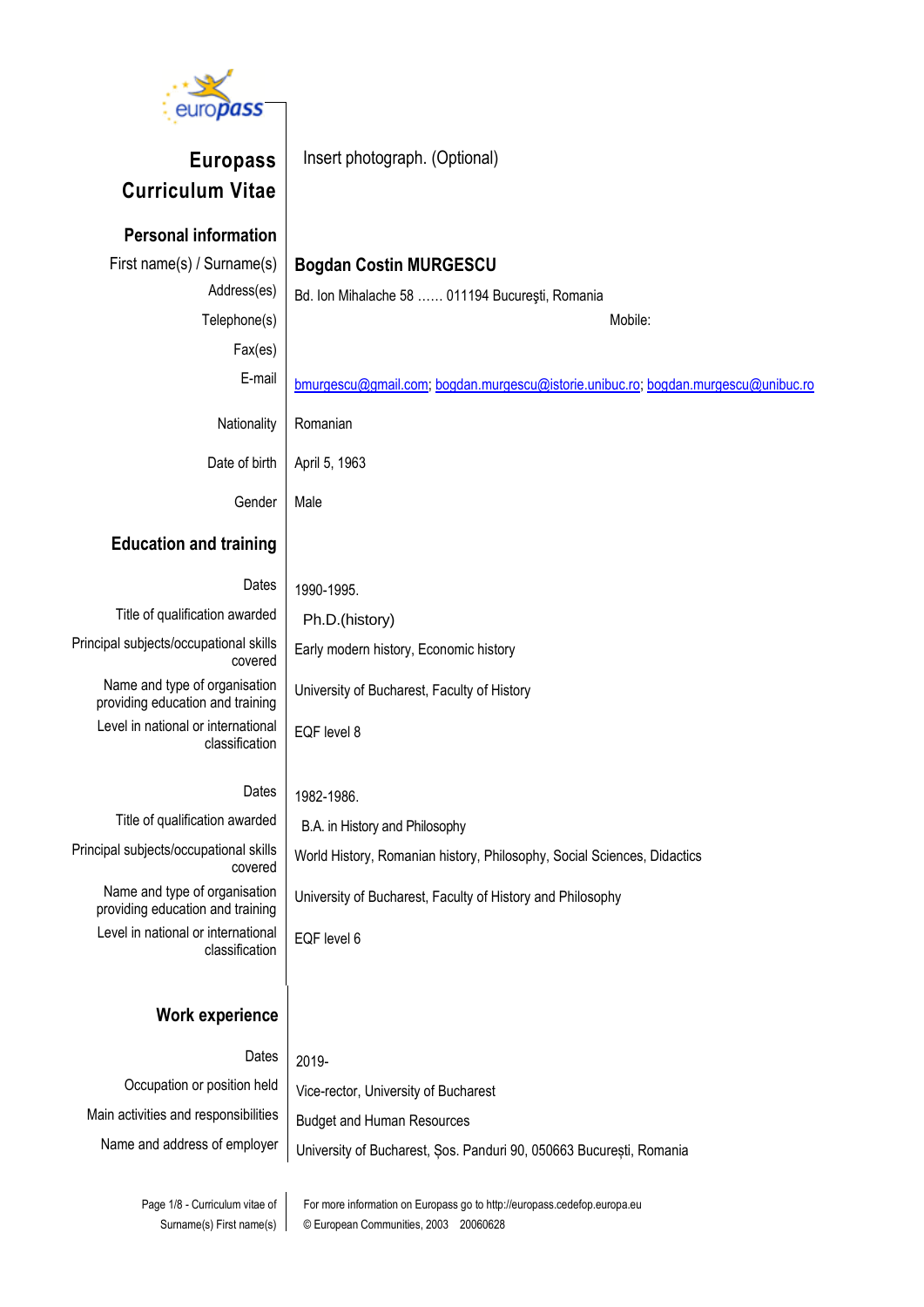Type of business or sector  $\vert$  Higher education

## Dates  $\vert$  2016-2018; 2018-.

Occupation or position held | President, National Council for Higher Education Statistics and Forecast (CNSPIS)

Type of business or sector  $\vert$  Higher education

Main activities and responsibilities  $\vert$  Coordination of studies and forecasts regarding higher education Name and address of employer | National Council for Higher Education Statistics and Forecast (CNSPIS), Str. Academiei 39-41, 010013 București, Romania

# Dates  $2015 - 2016$

Occupation or position held | Advisor for higher education of the Minister for National Education and Scientific Research Main activities and responsibilities  $\vert$  Coordination of policies and preparation of regulations regarding higher education Name and address of employer | Ministry for National Education and Scientific Research, Str. General H. M. Berthelot 28-30, 010168 București, Romania Type of business or sector  $\vert$  Higher education

## Dates  $\frac{1}{2013}$  -.

Type of business or sector  $\vert$  Higher education

Occupation or position held | Director, Council for Doctoral Studies, University of Bucharest (rank of vice-rector) Main activities and responsibilities | Coordination of all 21 doctoral schools of the University of Bucharest (about 2,000 doctoral students) Name and address of employer | University of Bucharest, Bd. M. Kogălniceanu 36-46, 050107 București, Romania

## Dates  $2011 - 2015$ .

| Occupation or position held          | Vicepresident, National Council for the Financing of Higher Education (CNFIS)                                                     |
|--------------------------------------|-----------------------------------------------------------------------------------------------------------------------------------|
| Main activities and responsibilities | Design of the financing of higher education and monitoring of the allocation of resources at national<br>policies regarding level |
| Name and address of employer         | National Council for the Financing of Higher Education, Bd. Schitu Măgureanu 1, 050025 București,<br>Romania                      |
| Type of business or sector           | Higher education                                                                                                                  |
|                                      |                                                                                                                                   |
|                                      |                                                                                                                                   |
| Dates                                | 2004 (September-December).                                                                                                        |
| Occupation or position held          | Visiting professor, Central European University                                                                                   |

Main activities and responsibilities  $\vert$  Teaching, research, supervision of graduate students Name and address of employer | Central European University, Nador u. 9, 1051 Budapest, Hungary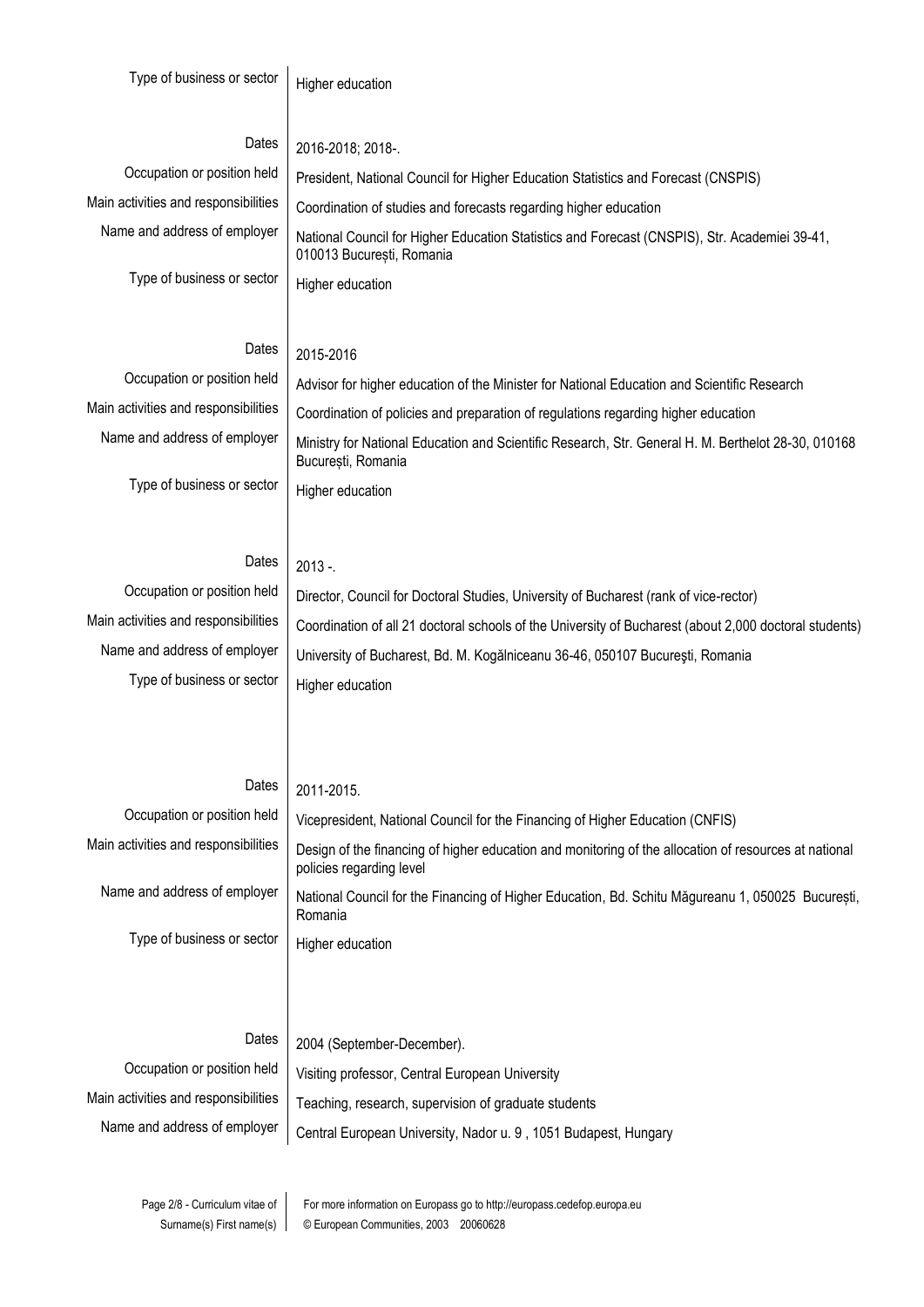## Dates | 2002 (August-December).

Main activities and responsibilities | Teaching, research Type of business or sector  $\vert$  Higher education

Occupation or position held | Visiting professor, University of Pittsburgh Name and address of employer | University of Pittsburgh, Pittsburgh, PA 15260, U.S.A.

## Dates  $\vert$  2000 -.

Type of business or sector  $\vert$  Higher education

Occupation or position held | Professor, Faculty of History, University of Bucharest Main activities and responsibilities  $\vert$  Teaching, research, supervision of doctoral students Name and address of employer | University of Bucharest, Bd. M. Kogălniceanu 36-46, 050107 București, Romania

## Dates |  $1997-2000$ .

Type of business or sector  $\vert$  Higher education

Occupation or position held | Conferențiar (Associate Professor), Faculty of History, University of Bucharest Main activities and responsibilities  $\vert$  Teaching, research, supervision of undergraduate and graduate students Name and address of employer | University of Bucharest, Bd. M. Kogălniceanu 36-46, 050107 București, Romania

## Dates |  $1993-1997$ .

Type of business or sector  $\vert$  Higher education

Occupation or position held | Lecturer, Faculty of History, University of Bucharest Main activities and responsibilities  $\vert$  Teaching, research, supervision of undergraduate students Name and address of employer | University of Bucharest, Bd. M. Kogălniceanu 36-46, 050107 București, Romania

### Dates |  $1990-1993$ .

Main activities and responsibilities  $\vert$  Teaching, research Type of business or sector  $\vert$  Higher education

Occupation or position held | Teaching assistant, Faculty of History, University of Bucharest Name and address of employer | University of Bucharest, Bd. M. Kogălniceanu 36-46, 050107 București, Romania

#### Dates |  $1986-1990$ .

Occupation or position held | History teacher Main activities and responsibilities  $|$  Teaching

Page 3/8 - Curriculum vitae of Surname(s) First name(s)

For more information on Europass go to http://europass.cedefop.europa.eu © European Communities, 2003 20060628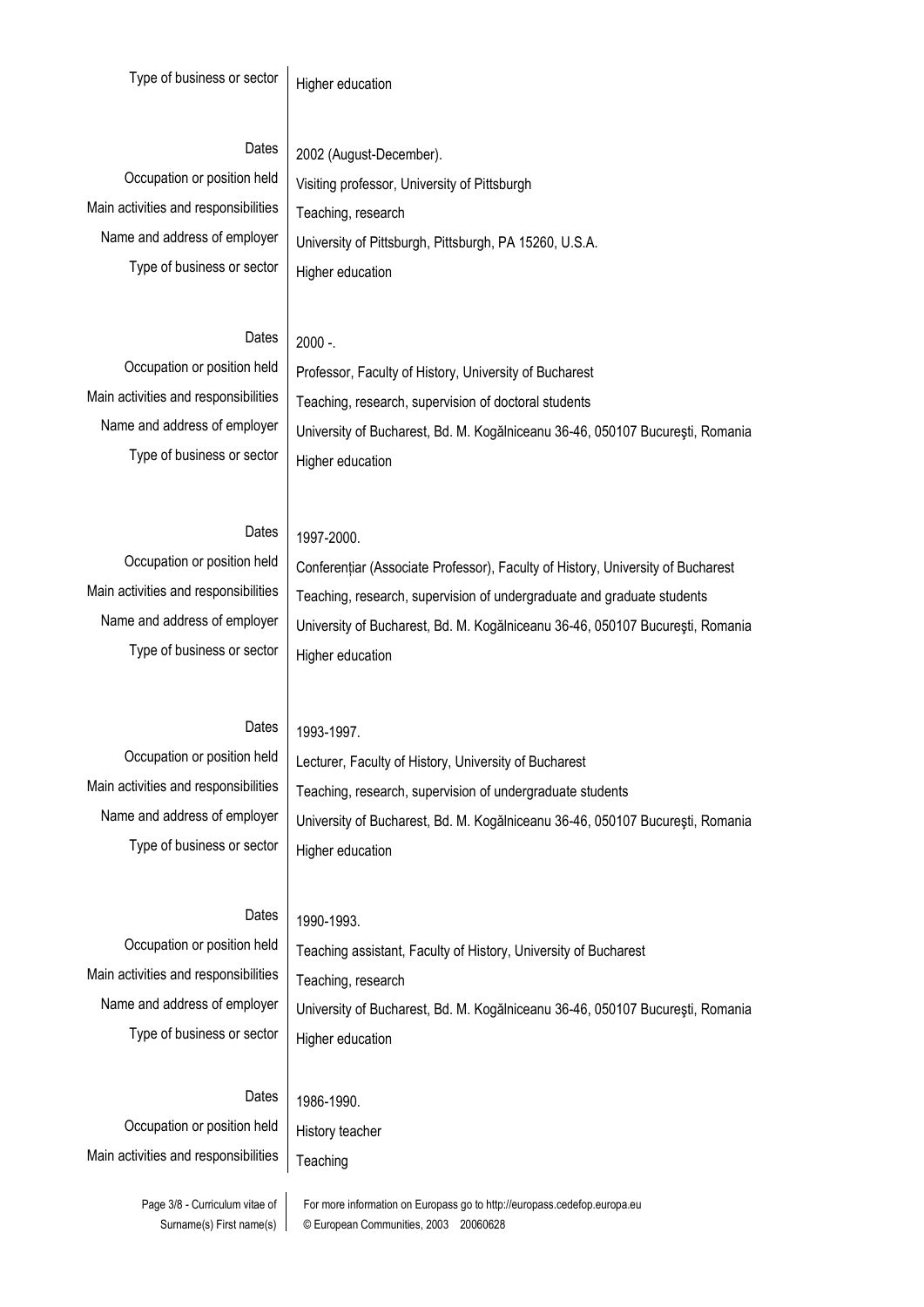| Name and address of employer $\ $ In |  |
|--------------------------------------|--|
|--------------------------------------|--|

Type of business or sector  $\Big|$  Secondary education

dustrial High School no.3 Târgovişte

**Personal skills and competences**

Other language(s)

 $Self-assessment$ *European level (\*)* 

Social skills and competences

Technical skills and competences

Computer skills and competences

Artistic skills and competences

Other skills and competences

Organisational skills and

competences

| guage(s)<br>essment               | Understanding                                                                                                                                                                                                                                                                                                                                                                                                                                                                                                                                                                                                                                                                                                                                                                                                                                                                                                                                                                                                                                                                                                                                                                                                                                                                                                                                                                                                              |                |                 | <b>Speaking</b> |                     |                |                                          | Writing        |                  |  |  |
|-----------------------------------|----------------------------------------------------------------------------------------------------------------------------------------------------------------------------------------------------------------------------------------------------------------------------------------------------------------------------------------------------------------------------------------------------------------------------------------------------------------------------------------------------------------------------------------------------------------------------------------------------------------------------------------------------------------------------------------------------------------------------------------------------------------------------------------------------------------------------------------------------------------------------------------------------------------------------------------------------------------------------------------------------------------------------------------------------------------------------------------------------------------------------------------------------------------------------------------------------------------------------------------------------------------------------------------------------------------------------------------------------------------------------------------------------------------------------|----------------|-----------------|-----------------|---------------------|----------------|------------------------------------------|----------------|------------------|--|--|
| n level (*)                       | Listening                                                                                                                                                                                                                                                                                                                                                                                                                                                                                                                                                                                                                                                                                                                                                                                                                                                                                                                                                                                                                                                                                                                                                                                                                                                                                                                                                                                                                  | Reading        |                 |                 | Spoken interaction  |                | Spoken production                        |                |                  |  |  |
| <b>English</b><br>C <sub>2</sub>  | Proficient user                                                                                                                                                                                                                                                                                                                                                                                                                                                                                                                                                                                                                                                                                                                                                                                                                                                                                                                                                                                                                                                                                                                                                                                                                                                                                                                                                                                                            | C <sub>2</sub> | Proficient user | C <sub>2</sub>  | Proficient user     | C <sub>2</sub> | Proficient user                          | C <sub>2</sub> | Proficient user  |  |  |
| German<br>C <sub>1</sub>          | Proficient user                                                                                                                                                                                                                                                                                                                                                                                                                                                                                                                                                                                                                                                                                                                                                                                                                                                                                                                                                                                                                                                                                                                                                                                                                                                                                                                                                                                                            | C <sub>1</sub> | Proficient user | C <sub>1</sub>  | Proficient user     | B2             | Independent user                         | B1             | Independent user |  |  |
| French<br>C <sub>1</sub>          | Proficient user                                                                                                                                                                                                                                                                                                                                                                                                                                                                                                                                                                                                                                                                                                                                                                                                                                                                                                                                                                                                                                                                                                                                                                                                                                                                                                                                                                                                            | C <sub>1</sub> | Proficient user |                 | B2 Independent user | B1             | Independent user   B1   Independent user |                |                  |  |  |
| betences<br>kills and<br>betences | Teamwork skills and intercultural sensitivity, gained through experience in various international<br>projects and committees.<br>Leadership, both at the level of various boards & committees (experience as president of the National<br>Council for Higher Education Statistics and Forecast, as vicepresident of the National Council for the<br>Financing of Higher Education, as director of the Council for Doctoral Studies, University of Bucharest,<br>and as member of the Executive Committee of the EUSTORY Network and of the EUSTORY<br>International Association) and at the level of large professional associations (since 2019 I am honorary<br>president of the Romanian Society for Historical Sciences, after having been in 2011-2019 president<br>and in 1999-2011 vicepresident at national level and president of the Bucharest branch).<br>Experience in preparing and implementing public policies at institutional and national level, as well as<br>in financial and institutional management of higher education institutions.<br>Experience in the management of scientific, educational and civic projects, both at national and<br>international level. I have organized several national and international conferences, including sessions<br>and roundtables at major international congresses & conferences, research competitions, summer<br>schools and international academies etc. |                |                 |                 |                     |                |                                          |                |                  |  |  |
| betences                          |                                                                                                                                                                                                                                                                                                                                                                                                                                                                                                                                                                                                                                                                                                                                                                                                                                                                                                                                                                                                                                                                                                                                                                                                                                                                                                                                                                                                                            |                |                 |                 |                     |                |                                          |                |                  |  |  |
| betences                          | Microsoft Office.                                                                                                                                                                                                                                                                                                                                                                                                                                                                                                                                                                                                                                                                                                                                                                                                                                                                                                                                                                                                                                                                                                                                                                                                                                                                                                                                                                                                          |                |                 |                 |                     |                |                                          |                |                  |  |  |
| betences<br>٠.                    |                                                                                                                                                                                                                                                                                                                                                                                                                                                                                                                                                                                                                                                                                                                                                                                                                                                                                                                                                                                                                                                                                                                                                                                                                                                                                                                                                                                                                            |                |                 |                 |                     |                |                                          |                |                  |  |  |
| betences                          | Replace this text by a description of these competences and indicate where they were acquired.                                                                                                                                                                                                                                                                                                                                                                                                                                                                                                                                                                                                                                                                                                                                                                                                                                                                                                                                                                                                                                                                                                                                                                                                                                                                                                                             |                |                 |                 |                     |                |                                          |                |                  |  |  |
|                                   |                                                                                                                                                                                                                                                                                                                                                                                                                                                                                                                                                                                                                                                                                                                                                                                                                                                                                                                                                                                                                                                                                                                                                                                                                                                                                                                                                                                                                            |                |                 |                 |                     |                |                                          |                |                  |  |  |

Driving licence

**Additional information Managerial positions (selection)**

Vice-rector, Budget and Human Resources, University of Bucharest

Director, Council for Doctoral Studies, University of Bucharest (rank of vice-rector)

President, Romanian Society for Historical Sciences: honorary president (2019 - ); president (at national level) (2011-2019), vicepresident (at national level) (1999-2011) and president of the Bucharest branch (1999-2011)

President, National Council for Higher Education Statistics and Forecast (CNSPIS) (2016-2018; 2018- )

#### Page 4/8 - Curriculum vitae of Surname(s) First name(s) For more information on Europass go to http://europass.cedefop.europa.eu © European Communities, 2003 20060628

Mother tongue(s) **Romanian**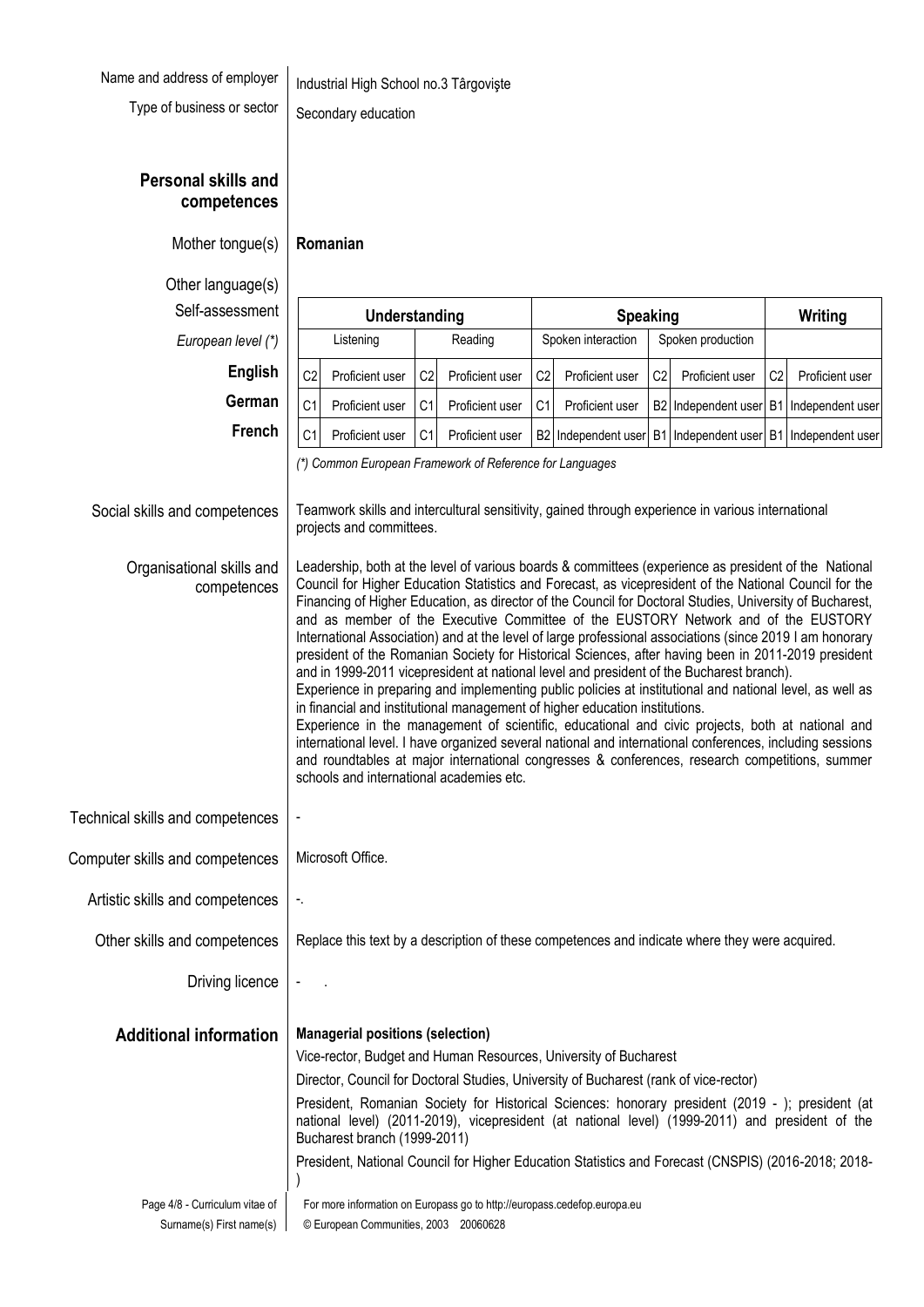Advisor for higher education of the Minister for National Education and Scientific Research (2015- 2016)

Vice-president, National Council for the Financing of Higher Education (2011-2015)

Director, project ID\_PN-II-ID-PCE-2011-3-0476 "Economic Planning, Higher Education, and the Accumulation of Human Capital in Romania during Communism (1948-1989)" financed by the National Council for Scientific Research (2011-2016)

Scientific manager for the postdoctoral fellowships in history (University of Bucharest, project FSE ID 62259) (2010-2013)

National coordinator of the competition MY HISTORY – EUSTORY (2000-2010)

Coordinator for the field Humanities in the project DOCIS – The Development of an Operational System of Qualifications in Romanian Higher Education (2009-2011)

Coordinator of the project "Bodenrecht, Kataster und Grundbuchwesen im Östlichen Europa 1918 – 1945 – 1989. Polen, Rumänien und Jugoslawien im Vergleich", supported by the Volkswagen-Stiftung (with Stefan Troebst and Hannes Siegrist) (2005-2009)

Coordinator of the University of Bucharest team in the CNCSIS research project "Romania's Integration in the European Economy. Historical and Contemporary Dimensions" (2006-2008)

Coordination partner for Romania in the DAAD-project "South-East European History as European History" in the framework of the program "Academic Reconstruction of South-Eastern Europe" (2001-2004)

Coordinator Workbook 1 Ottoman Empire, Center for Democracy and Reconciliation in Southeast Europe (2002-2005)

Director, Center for Historical, Economic and Social Studies (2003–2007)

Deputy director, Romanian-German Interdisciplinary Research Institute (1999-2001)

#### **Board memberships (selection)**

Member, Research Council, European University Institute, Florence (2017 - )

Member, Scientific Board of the Institute for East- and Southeast-European Research, Regensburg  $(2012 - )$ 

Member, History Education Committee, Center for Democracy and Reconciliation in Southeast Europe (2002 - )

Member, Romanian Commission for Economic History (1993 - )

Member, Scientific Board of the Institute for the Investigation of Communist Crimes and the Memory of the Romanian Exile (IICCMER) (2010-2012; 2018 - )

Member, Scientific Board of the Imre Kertesz Kollegg "Europas Osten im 20. Jahrhundert. Historische Erfahrungen im Vergleich",Friedrich Schiller University, Jena (2010-2016)

Member, Advisory Committee for the Humanities, National Council for Scientific Research (2011- 2013)

Member, Scientific Board of the program "Geschichtswerkstatt Europa", founded by the Foundation "Erinnerung, Verantwortung, Zukunft", Berlin (2008-2010).

Member, Scientific Board of the Institute of the Romanian Revolution of December 1989 (2004-2007)

Member of the Executive Committee of the EUSTORY network (2001–2008) and subsequently of the EUSTORY AISBL (2009-2012)

#### **Editorial Boards (selection):**

"Annales Mercaturae. Jahrbuch für internationale Handelsgeschichte / Yearbook for the History of International Trade and Commerce" (2015 - )

"Archiva Moldaviae" (2014 - )

"Anuarul Institutului de Istorie "George Barițiu" din Clui-Napoca. Series Historica" (2009 - ) "Studii şi articole de istorie" (2000 - )

#### **Publications**

**Books:**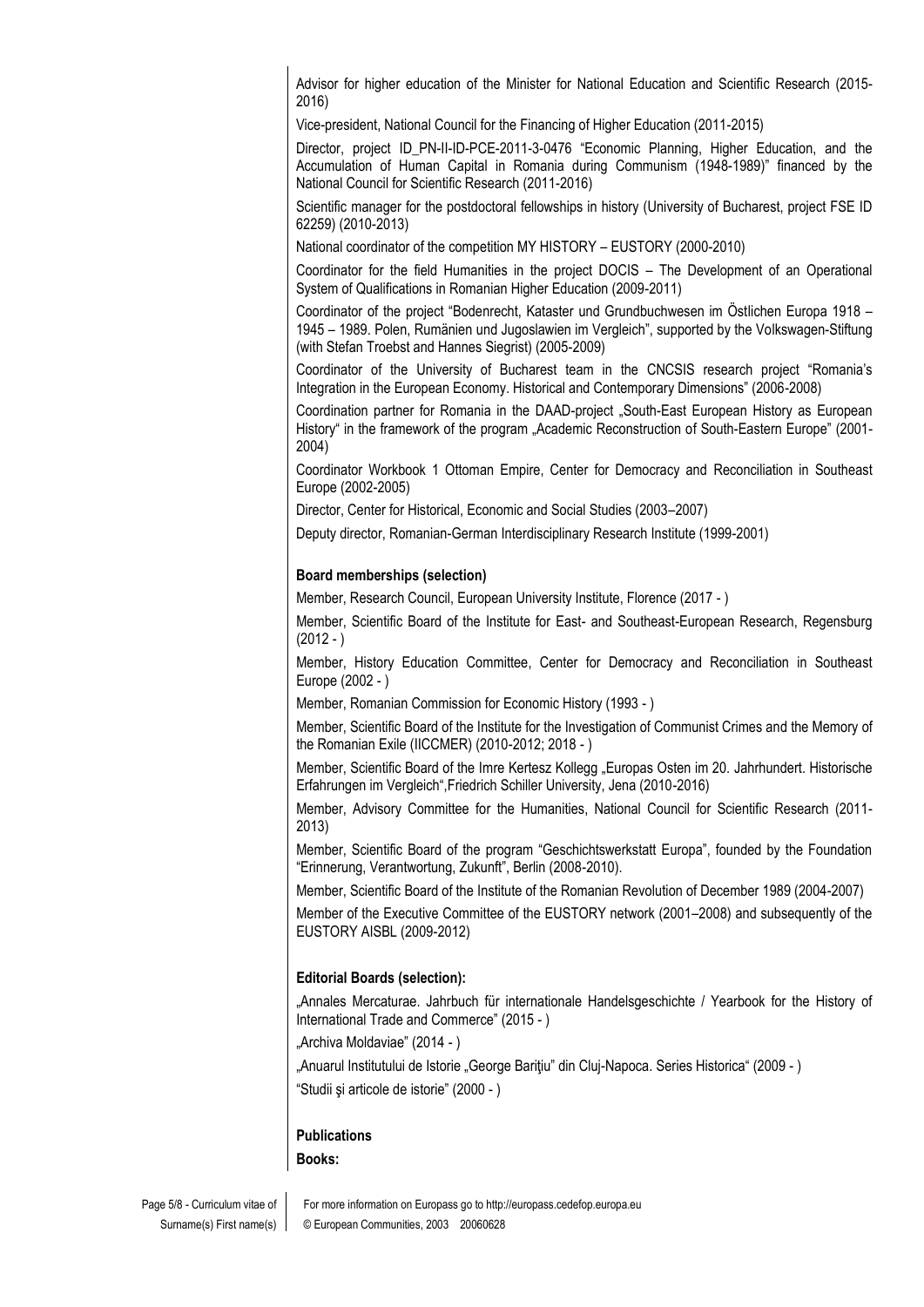*Istorie românească - istorie universală (600-1800) [Romanian History – World History (600-1800)]*, Bucureşti, 1994, 150 p. Second revised edition, Bucureşti, 1999. Book awarded the "Constantin C. Giurescu" Prize of the Cultural Foundation "Magazin Istoric"

*Circulaţia monetară în Ţările Române în secolul al XVI-lea [The Money Circulation in the Romanian Lands during the 16th Century]*, Bucureşti, 1996. Book awarded the "Nicolae Iorga" Prize of the Romanian Academy.

*A fi istoric în anul 2000 [Being a Historian in the Year 2000]*, Bucureşti, 2000.

*România şi Europa. Acumularea decalajelor economice (1500-2010) [Romania and Europe. The*  accumulation of development lags (1500-2010)], laşi, Polirom, 2010. Book awarded the "Historia Magistra Vitae" prize of "Jurnalul National", the "CriticAtac Prize for 2010" for the most important book on a social, political or ideological topic relevant for the current Romanian Society, by the online platform CriticAtac, the "Gheorghe Brătianu" prize of the Cultural Foundation "Magazin Istoric", and the "Eugeniu Carada" prize for Economics, by the National Grand Lodge of Romania in partnership with the Romanian Academy.

*Țările Române între Imperiul Otoman și Europa creștină [The Romanian Principalities between the Ottoman Empire and Christian Europe]*, Iaşi, Polirom, 2012.

#### **Coordinated volumes (selection):**.

*Istoria lumii în texte. De la începuturi până în zilele noastre [World History in Texts. From the Beginnings till Nowadays]*, Bucureşti, 1999.

*Romania and Europe. Modernisation as Temptation, Modernisation as Threat*, Bucureşti, 2000.

*Istoria României în texte [Romanian History in Texts]*, Bucureşti, 2001.

*Istoria Curţii de Conturi a României 1864-2004 [History of the Account Court of Romania 1864-2004]*, Bucureşti, 2005. Also English edition: *History of the Romanian Court of Accounts (1864-2004)*, Bucharest, 2005.

*Teaching Modern Southeast European History. Alternative Educational Materials. Workbook I. The Ottoman Empire*, Thessaloniki, 2005 (with Halil Berktay). 2nd edition 2009. Serbian (2005), Greek (2006), Croat (2007), Bosnian (2007), Albanese (2008), Macedonian (2008), Montenegrine (2012), Bulgarian (2012) and Japanese (2013) editions. Available online at <http://www.cdsee.org/projects/jhp/publications>

*Revoluţia română din decembrie 1989: istorie şi memorie [The Romanian Revolution of December 1989: history and memory]*, Iaşi, Polirom, 2007.

*Istoria energiei în România / History of energy in Romania*, București, Noi Media Print, 2012 (with Marius Cazan and Valentin Maier; English translation: Adina Cârâc).

*Documente privind reglementările referitoare la admiterea în învățământul superior din România (1948-1968) [Documents regarding the rules of admission to higher education in Romania (1948- 1968)]*, București, Editura Universităţii din București, 2013 (with Marius Cazan).

*Universitatea din București 1864-2014 [The University of Bucharest 1864-2014]*. București, Editura Universității din București, 2014 (with Ovidiu Bozgan).

*România Mare votează. Alegerile parlamentare din 1919 "la firul ierbii". [Greater Romania votes. The parliamentary elections in November 1919 at "grassroots level"]*. Iaşi, Polirom, 2019, (with Andrei Florin Sora).

#### **Articles and book chapters (selection):**

The Ottoman Military Demand and the Romanian Market. A Case-Study: 1672, *Revue des études sud-est européennes*, 25, 1987, no.4, p.305-313.

The World-Approach and Romanian Economic History, *Revue roumaine d'histoire*, XXIX, 1990, nr.3- 4, p.275-289 (with Florin Bonciu).

"Phanariots" and "Pamânteni". Religion and Ethnicity in Shaping Identities in the Romanian Principalities and the Ottoman Empire. In: Maria Crăciun, Ovidiu Ghitta (eds.), *Ethnicity and Religion in Central and Eastern Europe*. Cluj, 1995, p.196-204.

Romanian Information regarding the Ottoman Capital Market. Prince Constantin Brâncoveanu's Debt-Repayments 1694-1703, *Dünü ve Bugünüyle Toplum ve Ekonomi*, 10, temmuz 1997, p.39-51.

The circulation of the Hungarian denars in the Romanian Principalities in the 16th century, *Numizmatikai Közlöny*, 96-97, 1997-1998, p.39-44.

Der Anteil der rumänischen Fürstentümer am europäischen Viehhandel vom 16. bis zum 18. Jahrhundert. Regelmäßigkeiten und konjunkturelle Schwankungen, *Scripta Mercaturae*, 33, 1999, H.2, p.61-91.

Page 6/8 - Curriculum vitae of Surname(s) First name(s) For more information on Europass go to http://europass.cedefop.europa.eu © European Communities, 2003 20060628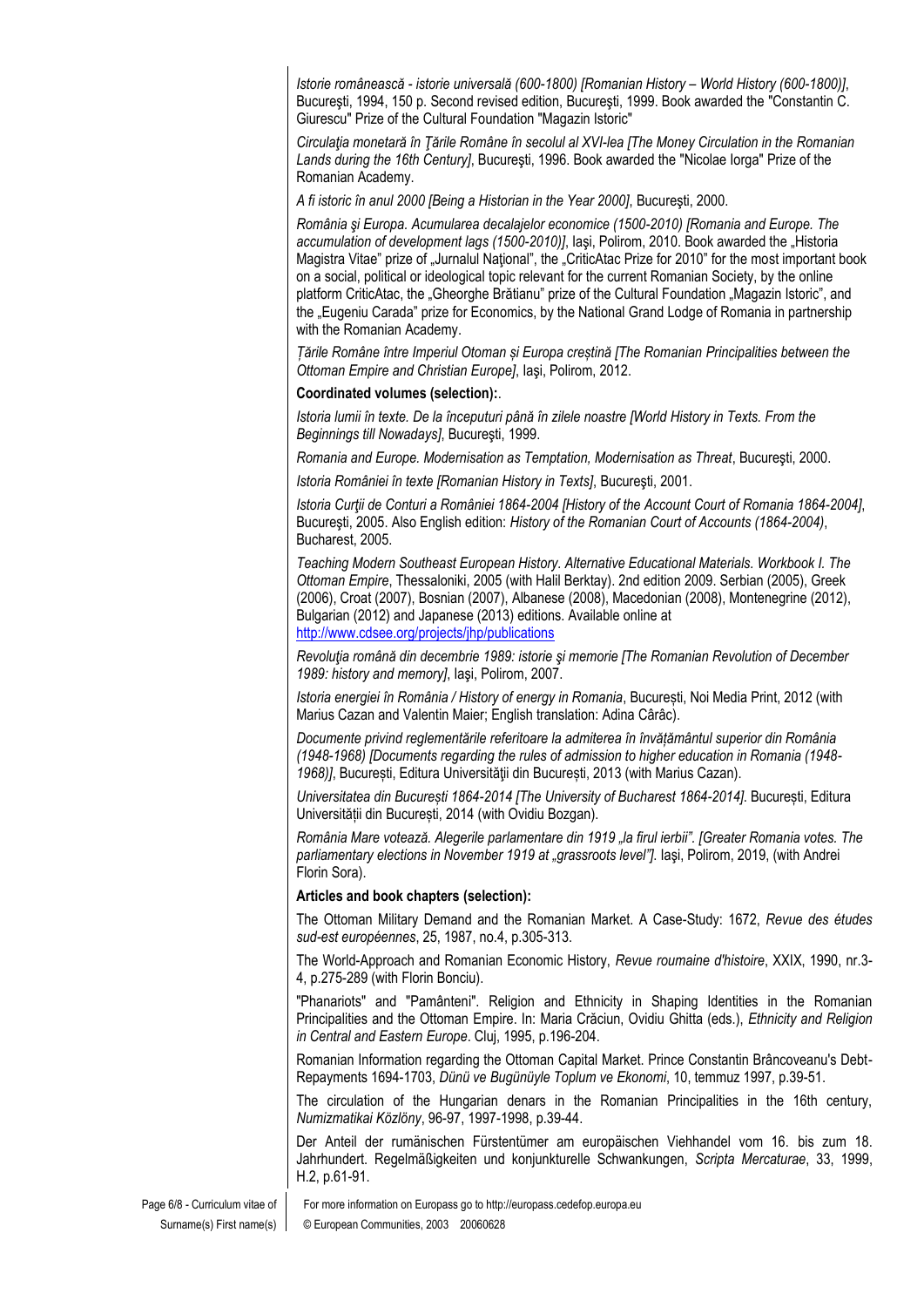The "modernization" of the Romanian Principalities during the 16th-17th centuries: patterns, distortions, prospects. In: *Modernizacja struktur wladzy w warunkach opóznienia. Europa srodkowa i Wschodnia na przelomie sredniowiecza i czasów nowozyntych*. Red. Marian Dygo, Slawomir Gawlas, Hieronim Grala, Warszawa, 1999, p.173-184.

Byzantine and Ottoman Studies in the Romanian historiography. A brief overview. In: Christina Koulouri (ed.), *Clio in the Balkans. The Politics of History Education*, Thessaloniki, 2002, p.148-162.

The Romanian Historiography in the 1990's, *Romanian Journal of Political Science*, 3, 2003, no.1, p.30-59.

Early Modern Economies of South Eastern Europe: between Istanbul and the West. In: Almut Bues (ed.), *Zones of Fracture in Modern Europe: the Baltic Countries, the Balkans, and Northern Italy*, Wiesbaden: Harrassowitz Verlag, 2005, p.187-202.

The Economic Performance of Interwar Romania: Golden Age Myth and Statistical Evidence, *Jahrbücher für Geschichte und Kultur Südosteuropas*, 6, 2004, p.43-64.

Geschichte im Transformationsprozeß: Rumänien. In: Helmut Altrichter (hrsg.), *GegenErinnerung. Geschichte als politisches Argument*, München, Oldenbourg, 2006, p.237-259.

Anything but simple: the case of the Romanian oil industry. In: Helga Schultz, Eduard Kubů (eds.), *History and Culture of Economic Nationalism in East Central Europe*, Berlin, Berliner Wissenschafts-Verlag, 2006, p.231-250.

Die rumänischen Länder in der frühen Neuzeit. In: Thede Kahl, Michael Metzeltin, Mihai-Răzvan Ungureanu (hrsg.), *Rumänien*. Sonderband der "Österreichischen Osthefte", Wien, LIT Verlag, 2006, p.221-235.

Balances of trade and payments between the Ottoman Empire and Central Europe (16th - 18th centuries). In: *Relazioni economiche tra Europa e Mondo Islamico secc. XIII-XVIII. Atti della "Trentottesima Settimana di Studi" 1-5 maggio 2006*, a cura di Simonetta Cavaciocchi, Le Monnier [Firenze], 2007, II, p.961-980. [= Fondazione Istituto Internazionale di Storia Economica "F. Datini" Prato, Serie II – Atti delle "Settimane di Studi" e altri Convegni 38]

The social fabric of agrarian political success in early 20th century East-Central Europe. A structured comparison of Stjepan Radić, Antonin Švehla, Alexander Stamboliski and Ion Mihalache. In: Helga Schultz, Angela Harre (hrsg,), *Bauerngesellschaften auf dem Weg in die Modene. Agrarismus in Ostmitteleuropa*, Wiesbaden: Harrassowitz Verlag, 2010, p.121-134.

Tranziție, tranziții: conceptualizarea schimbării în cultura română [Transition, transitions: conceptualizing change in the Romanian culture]. In: Victor Neumann, Armin Heinen (eds.), *Istoria României prin concepte. Perspective alternative asupra limbajelor social-politice*, Polirom, Iași, 2010, p.419-446. English version: Transition, Transitions: The Conceptualization of Change in Romanian Culture. In: Victor Neumann, Armin Heinen (eds.), *Key Concepts of Romanian History. Alternative Approaches to Socio-Political Languages*, Budapest-New York, CEU Press, p.423-452 (with Mirela-Luminiţa Murgescu).

Rumänien. In: *Vom Ostblock zur EU. Systemtransformationen 1990-2012 im Vergleich*. Herausgegeben von Günther Heydemann und Karel Vodička, Göttingen, Vandenhoeck & Ruprecht, 2013, p.263-288. English version: Romania. In: *From Eastern Block to European Union. Comparative Processes of Transformation since 1990*. Edited by Günther Heydemann and Karel Vodička, New York & Oxford, Berghahn Books, 2017, p.253-277.

Which Way Goes Romanian Capitalism? Making a Case for Reforms, Inclusive Institutions and a Better Functioning European Union, *Romanian Journal of European Affairs*, 13, December 2013, no.4, p.5-34 (with Daniel Dăianu).

Dynamics of Qualifications in Romanian Higher Education, 1968-2010, *Manager*, 18, 2013, p.30-39 (with Andrei Florin Sora).

Agriculture and Landownership in the Economic History of Twentieth-Century Romania. In: Hannes Siegrist, Dietmar Müller (eds.), *Property in East Central Europe. Notions, Institutions and Practices of Landownership in Twentieth Century*, New York & Oxford, Berghahn Books, 2015, p.48-61.

Struggling with Social Polarization. Student Financial Support in Romania in the Framework of the Bologna Process. In: Adrian Curaj, Liviu Matei, Remus Pricopie, Jamil Salmi, Peter Scott (editors), *The European Higher Education Area: Between Critical Reflections and Future Policies*. Part I, Heidelberg, New York, Dordrecht, London, Springer, 2015, p.511-528 (with Daniela Alexe and Cezar Hâj).

Teaching multiperspectivity in 21st century Europe: challenges and limits of extra-curricular historical education projects. In: Edgar Wolfrum, Odila Triebel, Cord Arendes, Angela Siebold, Joana Duyster Borredà (eds.), *European Commemoration: Locating World War I*, Stuttgart, ifa Edition Culture and

For more information on Europass go to http://europass.cedefop.europa.eu © European Communities, 2003 20060628